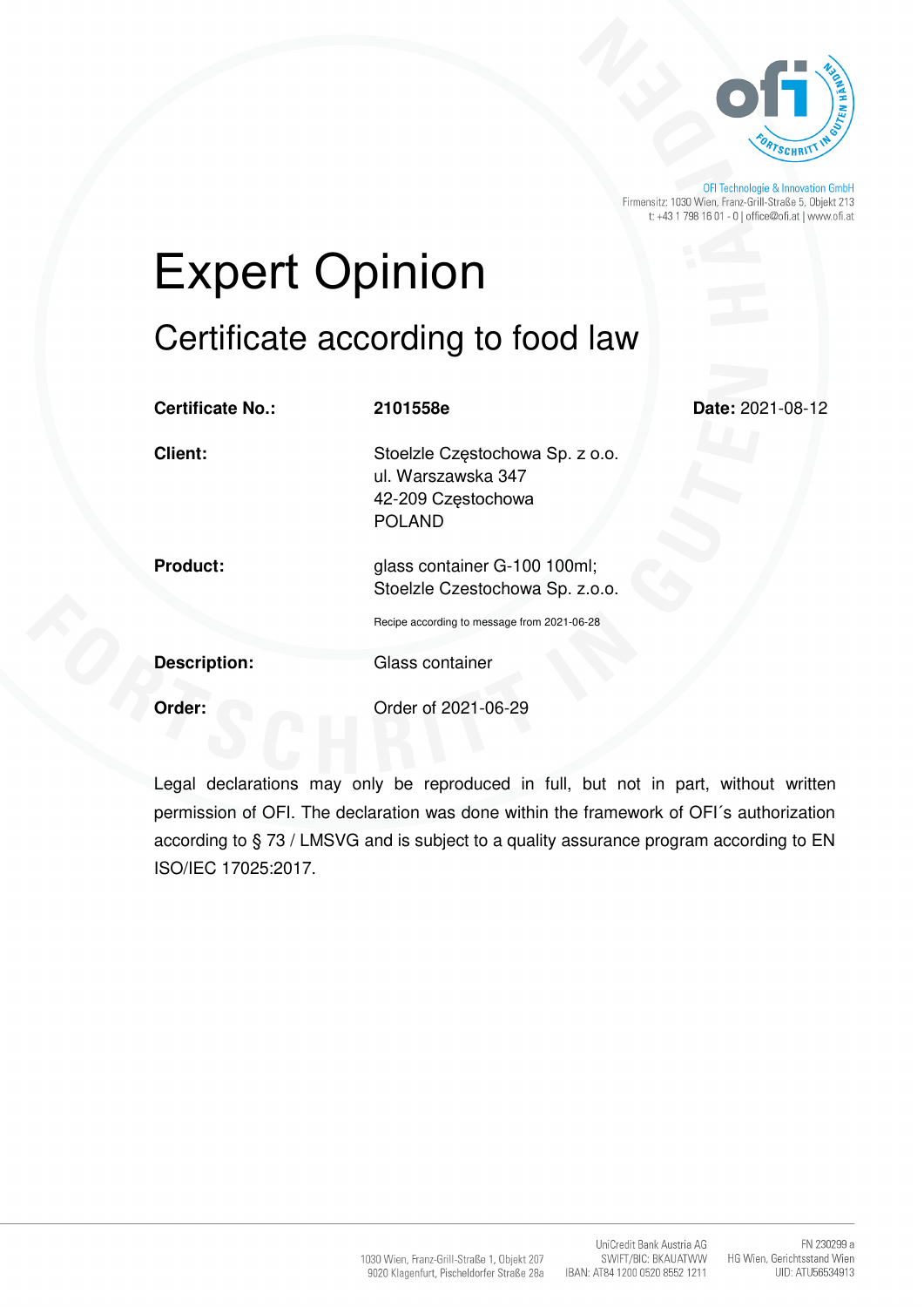

#### **1 DECLARATION**

The composition of the product complies with Art. 3 (1) of the Regulation (EC) No. 1935/2004 relating to materials and articles intended to come into contact with food.

The mentioned products in the announced composition and on condition of appropriate processing are permissible food contact materials according to § 16 (1) of the Austrian Law for Food Safety and Consumer Protection (LMSVG).

The results of heavy metal release testing in OFI test report no. 2101558/14857e comply with the limits that apply to lead, cadmium, zinc, antimony and barium as laid down in Directive 84/500/EEC and the Austrian Regulation No. 893 on ceramic articles. In addition, the results comply with the limits that apply to the tested elements as laid down in the Council of Europe Resolution CM / Res (2013) 9 for articles made of metal and metal alloys.

#### **2 CONDITIONS**

Regarding LMSVG there are no objections against the use of the products in direct contact with food, if they are manufactured in continuous and perfect quality and properly processed according to their application, so that there is no unfavorable influence to the intended food – neither directly nor indirectly; has the latter particularly applied also to the organoleptic characteristics of food.

The finished products have to meet restrictions and specifications as well as migration limits mentioned by the relevant regulations (e.g Directive 84/500/EEC, Austrian Regulation No. 893 on ceramic articles, etc.).

In the case of the products, it must be ensured that there is no contamination of any coating agents on the inside of the finished glass containers.

The assessment is based on the condition that the composition of the products was announced completely and no other substances are present.

If declarations of compliance were submitted, we assumed that they are complete with respect to the composition of the products and especially meet all the requirements of Commission Regulation (EU) No. 10/2011 (Annex IV).

All statements refer exclusively to the above mentioned products with the declared composition. Any change in the recipe shall be communicated to OFI immediately.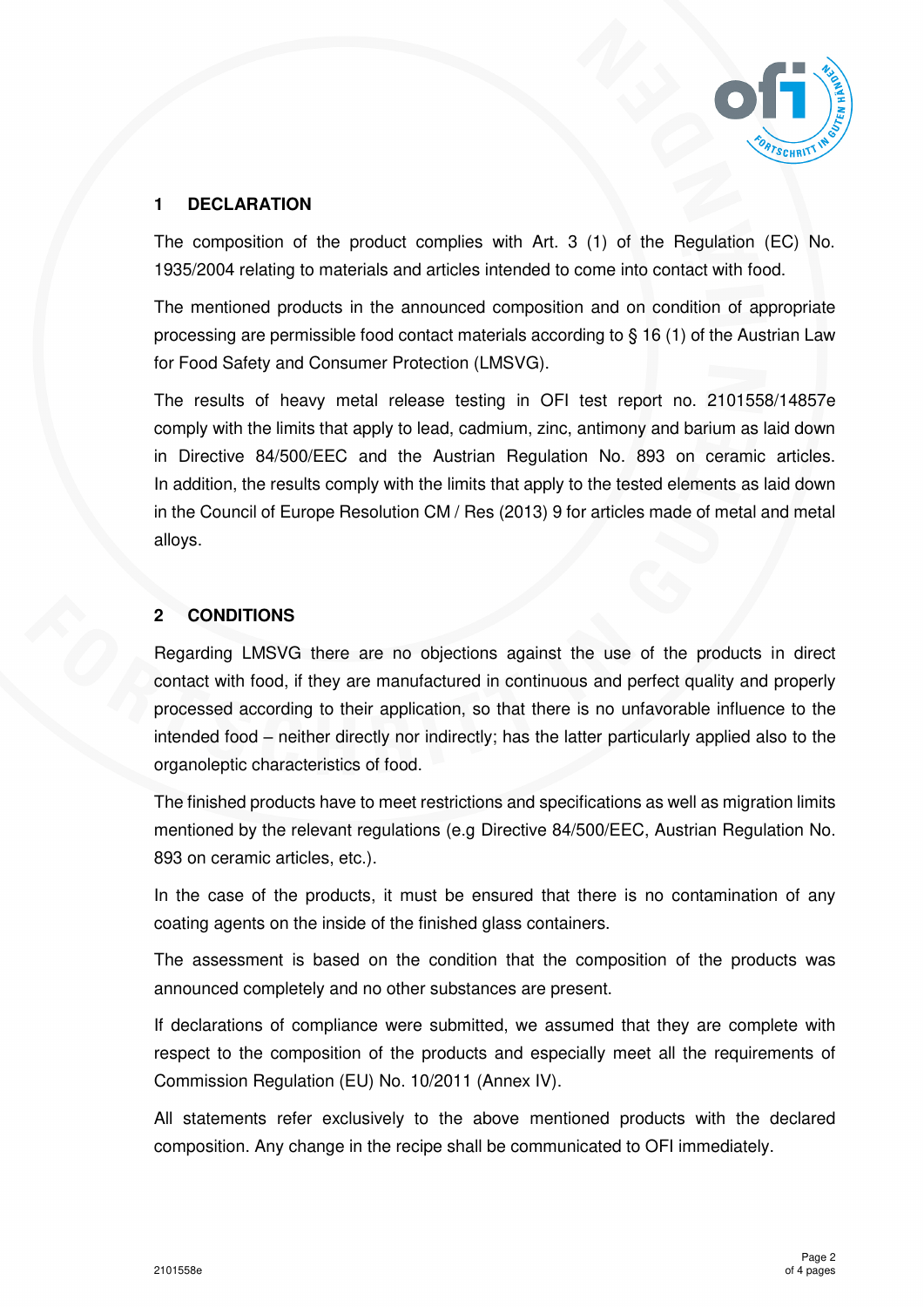

As defined by Art. 17 of Regulation (EC) No. 178/2002 operators shall insure by proper inspections that requirements of food law are met and - if required - that necessary measures for correction of deficiencies and minimizing risk are taken.

In addition operators at all stages of production, processing and distribution within the businesses under their control shall ensure traceability of products as defined by Art. 17 of Regulation (EC) No. 1935/2004.

The present certificate is issued by OFI Technologie & Innovation GmbH within the framework of an authorization by the Federal Ministry for Health according to § 73 LMSVG.

Following § 17 (2) LMSVG this certificate shall be valid for 5 years. In case of change of processing procedure, law or new toxicological data, this certificate loses its validity. In case of change of general conditions concerning product quality (e.g. composition, processing), statutory requirements and/or new risk assessments by the European food Safety Authority (EFSA), this certificate will cease to be valid.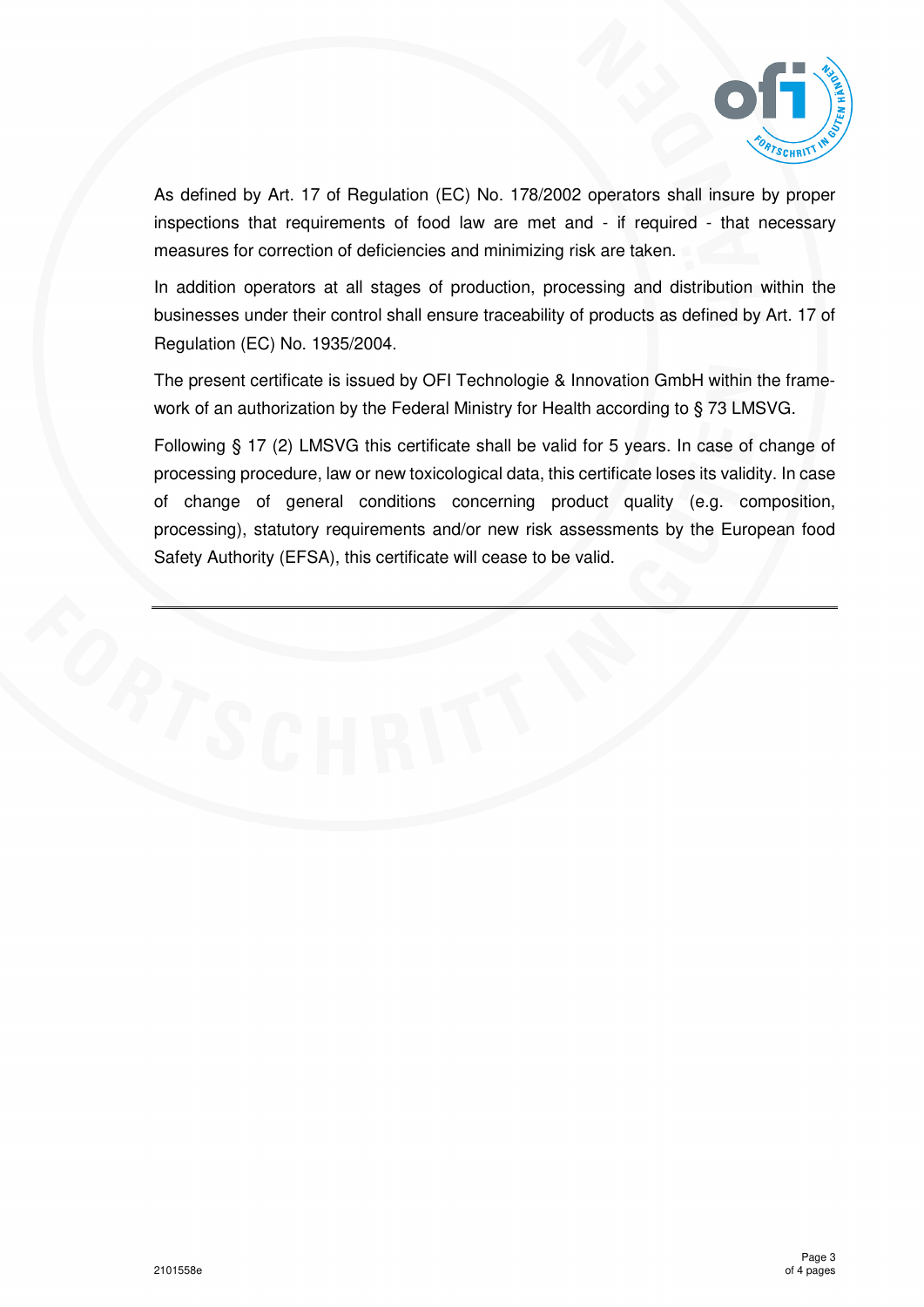

This Certificate No. **2101558e** comprises 4 sheets with 0 table(s), 0 figure(s) and 0 appendix(es).

Any test results relate only to the samples tested. Expert opinions may be made available to third parties, either free of charge or against payment, if the full wording of the Expert opinion is given and if OFI is expressly named as the author. All tests applied are subject to a quality assurance program according to EN ISO/IEC 17025:2017. Expert opinions are not drawn up in the context of the accreditation of OFI as a testing and inspection body.

The General Terms and Conditions of OFI Technologie & Innovation GmbH shall apply as amended. They are available for download on our website [\(www.ofi.at\)](https://www.ofi.at/).



Kirchnawy Christian Washuettl Michael Testing engineer **Authorized Expert** 

| NAGA<br>OT                                                                                                            | Unterzeichner/Signer:      | Michael Leopold Washüttl                                                                                                                                                                                        |  |  |
|-----------------------------------------------------------------------------------------------------------------------|----------------------------|-----------------------------------------------------------------------------------------------------------------------------------------------------------------------------------------------------------------|--|--|
|                                                                                                                       | Zeitpunkt/Timestamp:       | 13.08.2021 10:20                                                                                                                                                                                                |  |  |
|                                                                                                                       | Verifikation/Verification: | Die Gültigkeit der elektronischen Signatur kann jederzeit unter<br>www.handy-signatur.at überprüft werden.<br>The validity of the electronic signature can be verified at any time at<br>www.handy-signatur.at. |  |  |
| Dieses Dekument ist mit einer qualifizierten elektronischen Signatur unterzeighnet. Cemäß 84 (1) des Österreichischen |                            |                                                                                                                                                                                                                 |  |  |

Signaturgesetzes (SigG) ist diese rechtlich gleichwertig mit einer eigenhändigen Unterschrift.

This document is signed with a qualified electronic signature. According to §4 (1) of the Austrian Signature Act it is legally equivalent to a handwritten signature.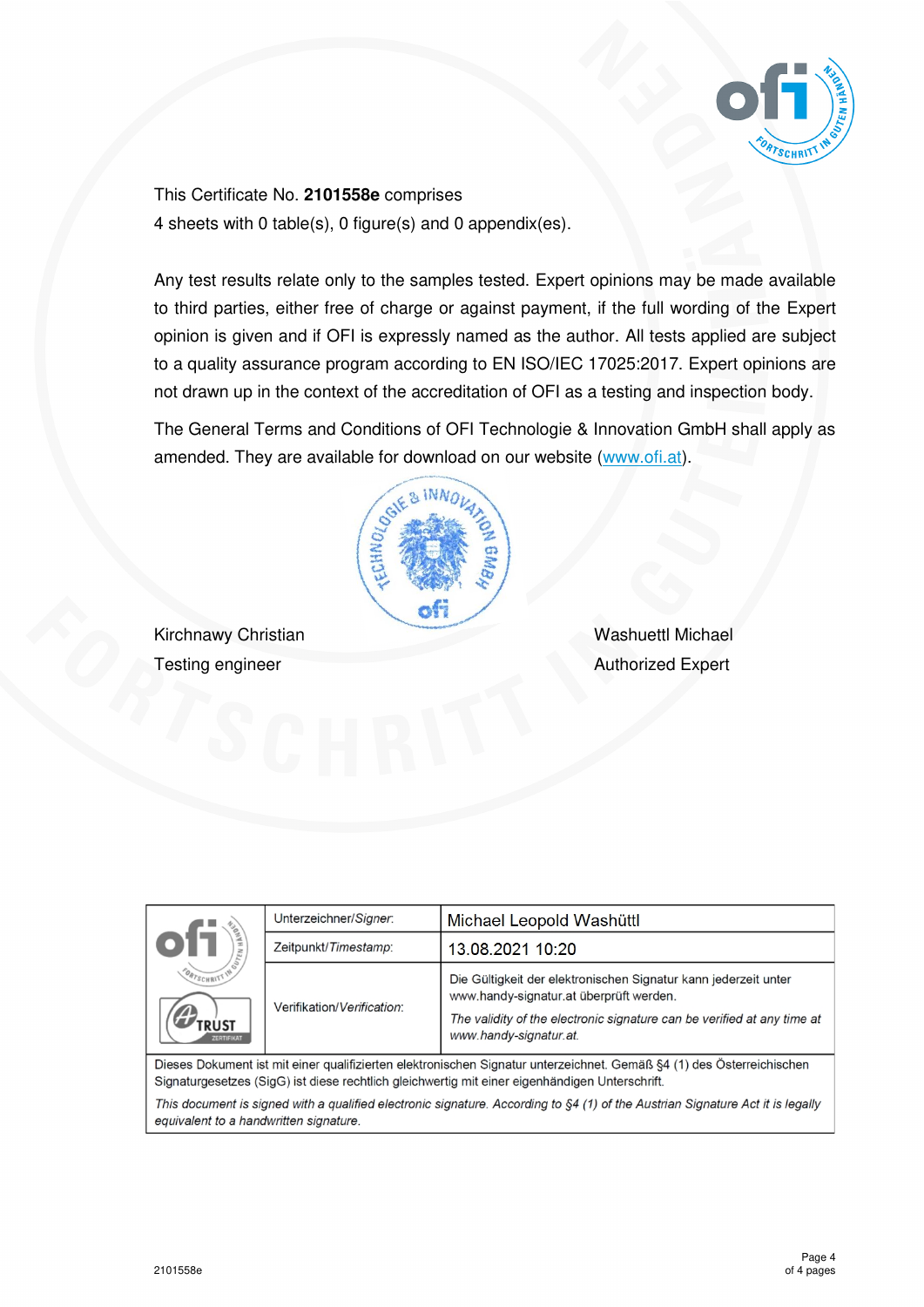

OFI Technologie & Innovation GmbH<br>Firmensitz: 1030 Wien, Franz-Grill-Straße 5, Objekt 213<br>t: +43 1 798 16 01 - 0 | office@ofi.at | www.ofi.at

# Test Report

| <b>Report No.:</b>           | 2101558 / 14857e                                                                             | Date: 2021-08-12 |  |
|------------------------------|----------------------------------------------------------------------------------------------|------------------|--|
| Client:                      | Stoelzle Częstochowa Sp. z o.o.<br>ul. Warszawska 347<br>42-209 Częstochowa<br><b>POLAND</b> |                  |  |
| Subject:                     | glass container G-100 100ml;<br>Stoelzle Czestochowa Sp. z.o.o.                              |                  |  |
| Task:                        | Determination of heavy metal release                                                         |                  |  |
| Order:                       | Order of 2021-06-29                                                                          |                  |  |
| Date of sampling:            |                                                                                              |                  |  |
| <b>Location of sampling:</b> | No samples taken by OFI staff<br>Samples provided by the client                              |                  |  |
| <b>Receipt of samples:</b>   | 2021-03-31                                                                                   |                  |  |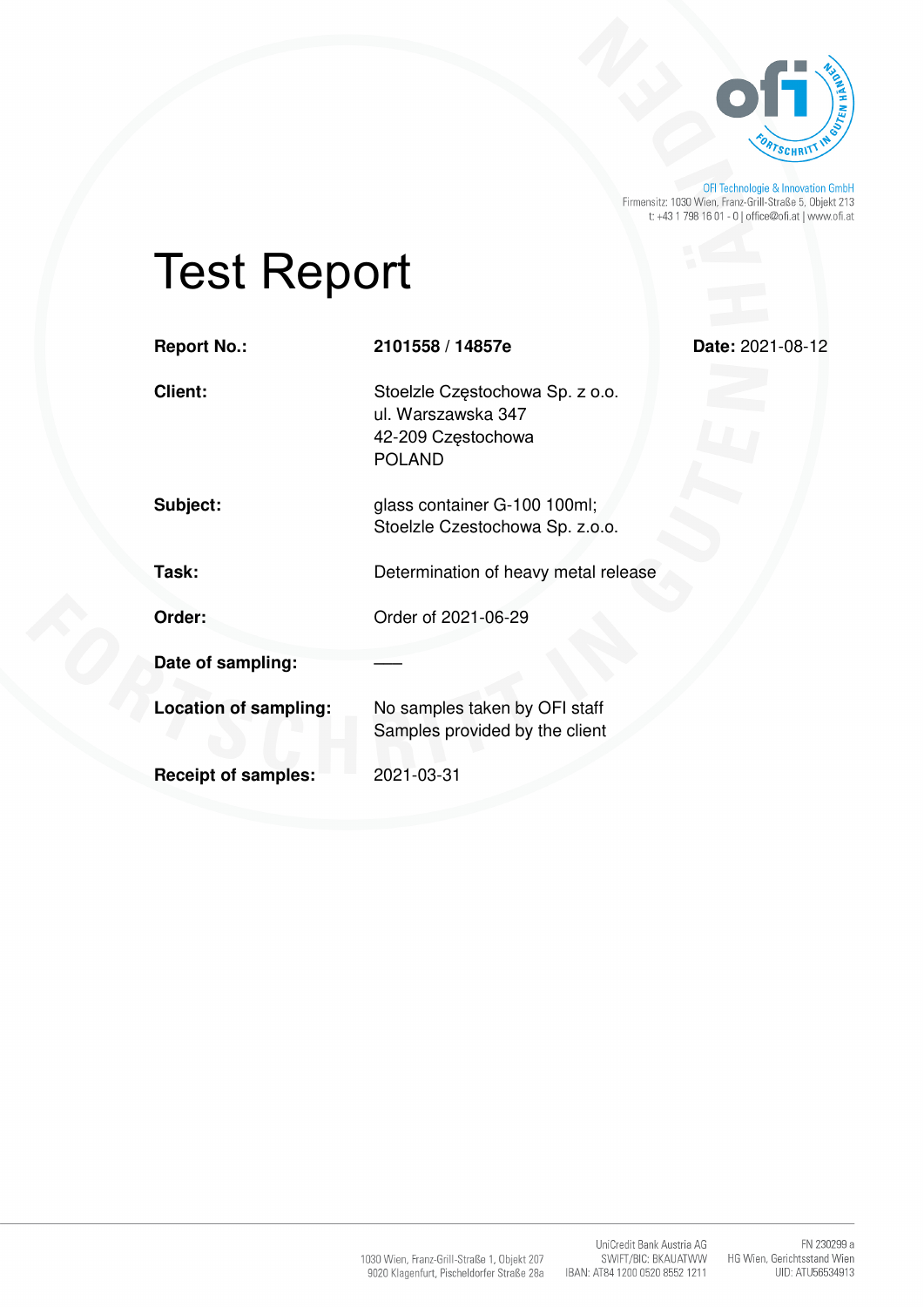#### **1 SCOPE OF WORK**

According to the contract, the heavy metal release from the samples submitted was tested for compliance with the respective limits.

# **2 SCOPE OF APPLICATION**

The results given in this Test Report have been obtained under the specific conditions of the individual tests. As a rule they are not the only criteria for assessing the product in question and its suitability for a specific purpose of application.

# **3 LEGAL BASIS**

- Council Directive 84/500/EEC of 15 October 1984 on the approximation of the laws of the Member States relating to ceramic articles intended to come into contact with foodstuffs (OJ L 277, 20 October 1989)
- Commission Directive 2005/31/EC of 29 April 2005 amending Council Directive 84/500/EEC as regards a declaration of compliance and performance criteria of the analytical method for ceramic articles intended to come into contact with foodstuffs (OJ L 110, 30 April 2005)
- Regulation No. 893 of the Austrian Federal Minister for Health, Sports and Consumer Protection on ceramic articles and enamel-lined articles (Regulation on ceramic articles) on behalf of the Republic of Austria (issued on 23 December 1993)
- Regulation No. 259 of the Austrian Federal Minister for Health and Women amending the Regulation on ceramic articles (issued on 12 July 2006)
- Resolution CM/Res(2013)9 Guideline for food contact materials and articles made from metals and alloys of Council of Europe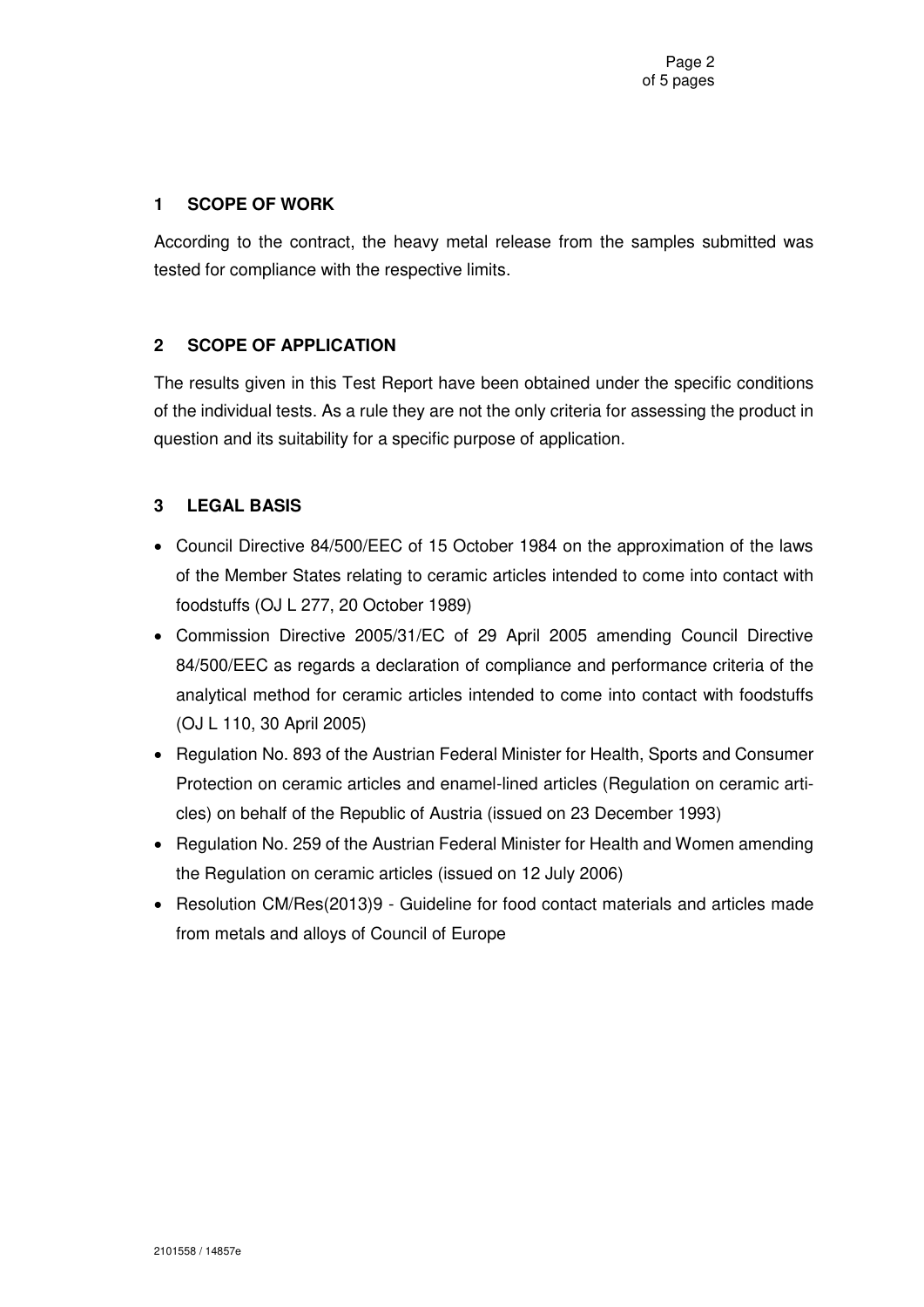#### **4 SAMPLE MATERIAL**

Our client submitted the following samples for the purpose of testing:

4.1 a sufficient quantity of glass container, Bottle description: G-100 100ml, Hot End Coating: Certincoat TC100, Cold End Coating: RP40 30-40 CTU; Manufacturer: Stoelzle Czestochowa Sp. z.o.o.

#### **Other documents submitted by our client:**

No (other) documents submitted.

# **5 TESTS**

Testing took place from 2021-07-13 to 2021-07-16.

The tests were carried out in the individual technical departments within the scope of competence of the authorised signatories according to the OFI QM manual.

# **Determination of heavy metal release**

The containers of sample 4.1 were filled up to 3 cm below the brim with a solution of 4% acetic acid in distilled water and stored in a dark place for 24 hours at (22±2) °C. The heavy metals were determined by ICP-MS according to EN ISO 17294-2: Water quality – Application of inductively coupled plasma mass spectrometry (ICP-MS) – Part 2: Determination von 62 elements; issued 02/2005, in cooperation with an accredited partner institute. Each sample was tested in duplicate.

# **6 RESULTS**

#### **Determination of heavy metal release**

Results can be seen in Table 1: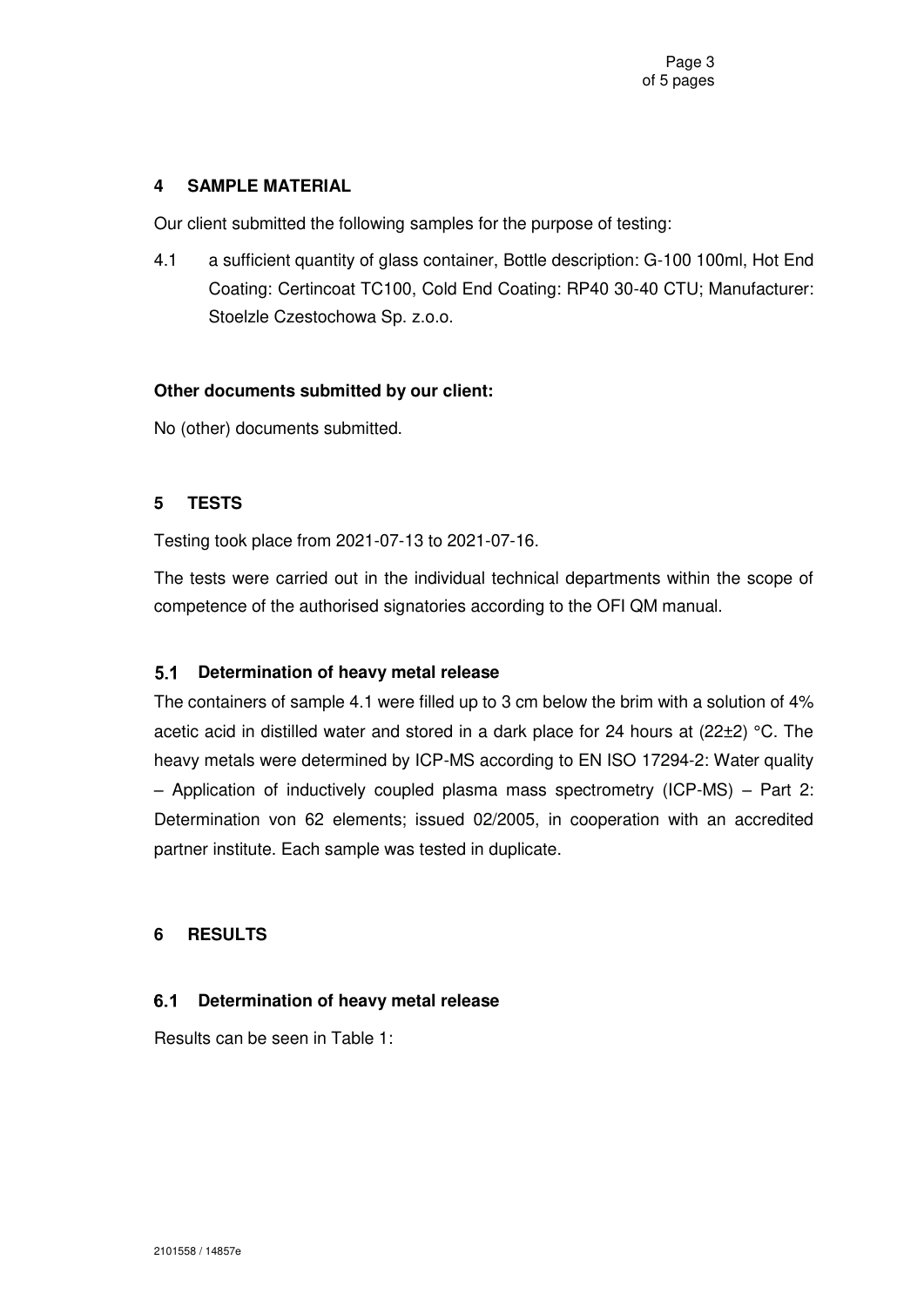**Table 1:** Results of heavy metal release testing (mean values of 2 single values)

| sample     | Lead    | Cadmium  | <b>Zinc</b> | Antimony | <b>Barium</b> | Aluminum | Tin     | Manganese |
|------------|---------|----------|-------------|----------|---------------|----------|---------|-----------|
|            | [mg/L]  | [mg/L]   | [mg/L]      | [mg/L]   | [mg/L]        | [mg/L]   | [mg/L]  | [mg/L]    |
| Sample 4.2 | < 0.001 | < 0.0002 | 0.007       | < 0.001  | < 0.0005      | < 0.01   | < 0.002 | < 0.001   |

According to Directive 84/500/EEC, the following limits apply:

lead: 1.5 mg/L; cadmium: 0.1 mg/L

According to the Austrian Regulation No. 893 on ceramic articles, the following limits apply:

zinc: 3 mg/L; antimony: 1 mg/L; barium: 1 mg/L

According to Resolution CM/Res(2013)9, the following limits (SRL) apply:

aluminum: 5 mg/kg; tin: 100 mg/kg

lead: 0.01 mg/kg; cadmium: 0.005 mg/kg; zinc: 5 mg/kg; antimony: 0.04 mg/kg; barium: 1.2 mg/kg